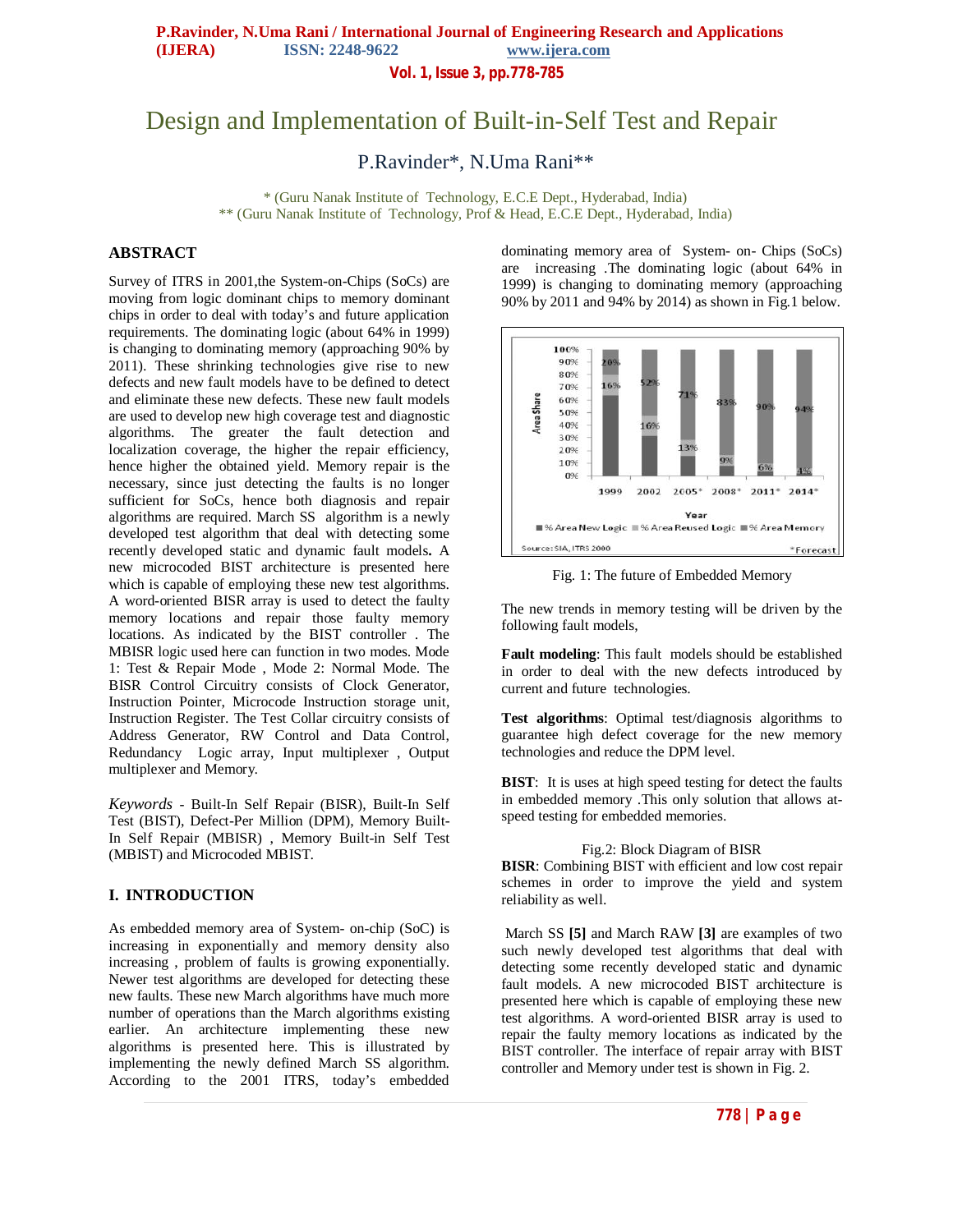# **P.Ravinder, N.Uma Rani / International Journal of Engineering Research and Applications (IJERA) ISSN: 2248-9622 www.ijera.com Vol. 1, Issue 3, pp.778-785**



Fig.2: Block Diagram of BISR

# **II.ARCHITECTURE OF BISR**

The architecture of BISR which have been developed to implement earlier tests like March C- may not be able to easily implement these newer test algorithms. The reason is that most of the newly developed algorithms have up to six or seven (or even more) number of test operations per test element. For example test elements M1 through M4 of March SS algorithm have five test operations per element. This is in contrast with some of the algorithms developed earlier like March B, MATS+, March C which only had up to two operations per March element. Thus some of the recently developed architectures [6] older algorithms can only implement up to two march operations per march element, rendering them incapable of easily implementing the new test algorithms.

March algorithms can be successfully implemented and applied using this architecture. This has been illustrated in the present work by implementing March SS algorithm. The same hardware has also been used to implement other new March algorithms. This requires just changing the Instruction storage unit, or the instruction codes and sequence inside the instruction storage unit. The instruction storage unit is used to store predetermined test pattern. The architecture of the micro based built in self test and repair is shown In the Fig.3 below,



Fig.3: Architecture of Built in Self Test and Repair

The block diagram of the BIST controller architecture together with fault diagnosis interface through input MUX shown in above Fig*.*3.

It consists of the Instruction Pointer, Instruction storage, Instruction register, AddrGen, DataGen , DataGen , RWControl ,Input multiplexer, memory, redundant logic array, output multiplexer, fault diagnosis, SMC controller**.** 

**Instruction Pointer** is used to point the which instruction we have to fetch from the instruction storage. It works for every rising edge of the Clk depending on the enabling signals and Rst values. If Rst is active low InstAddr is reset to zero.

**Instruction Storage** is used to store the instructions. 22 instructions are used to find the faults in the memory. These instructions are stored in the instruction register. If Rst is active high, for every rising edge of the Clk if InstEna is active high one instruction will be fetched from the memory from the location instruction address pointed by instruction pointer.

**Instruction Register** is used to store the instruction which is coming out from the instruction storage. The instruction is decoded and given as input to the required modules. It is a 7-bit register. If Rst is active low instruction register value is reset to zero .If Rst is active high and for every rising edge of the Clk, if IREna is active high instruction is stored in the instruction register and decoded.

**AddrGen** is used to generate the address. If Rst is active low, address will be reset to zero, otherwise for every rising edge of the Clk, if AddrEna is active high address will be incremented or decremented according to the input signals.

**DataGen** is used to generate the data, which is given as input to the memory.. If Rst is active low, data will be reset to zero, otherwise for every rising edge of the Clk, if DataEna is active high data will be according to the input signals.

**RWControl** is used to generate the RdEna and WrEna signals, which are given as inputs to the memory.. If Rst is active low, then RdEna and WrEna signals will be reset to zero, otherwise for every rising edge of the Clk, if RWEna is active high then RdEna and WrEna signals will be set according to the input signals.

**Input Multiplexer** is used to select one group of signals depending on whether it is working in Normal/Test mode. Multiplexer output is given as input to the memory.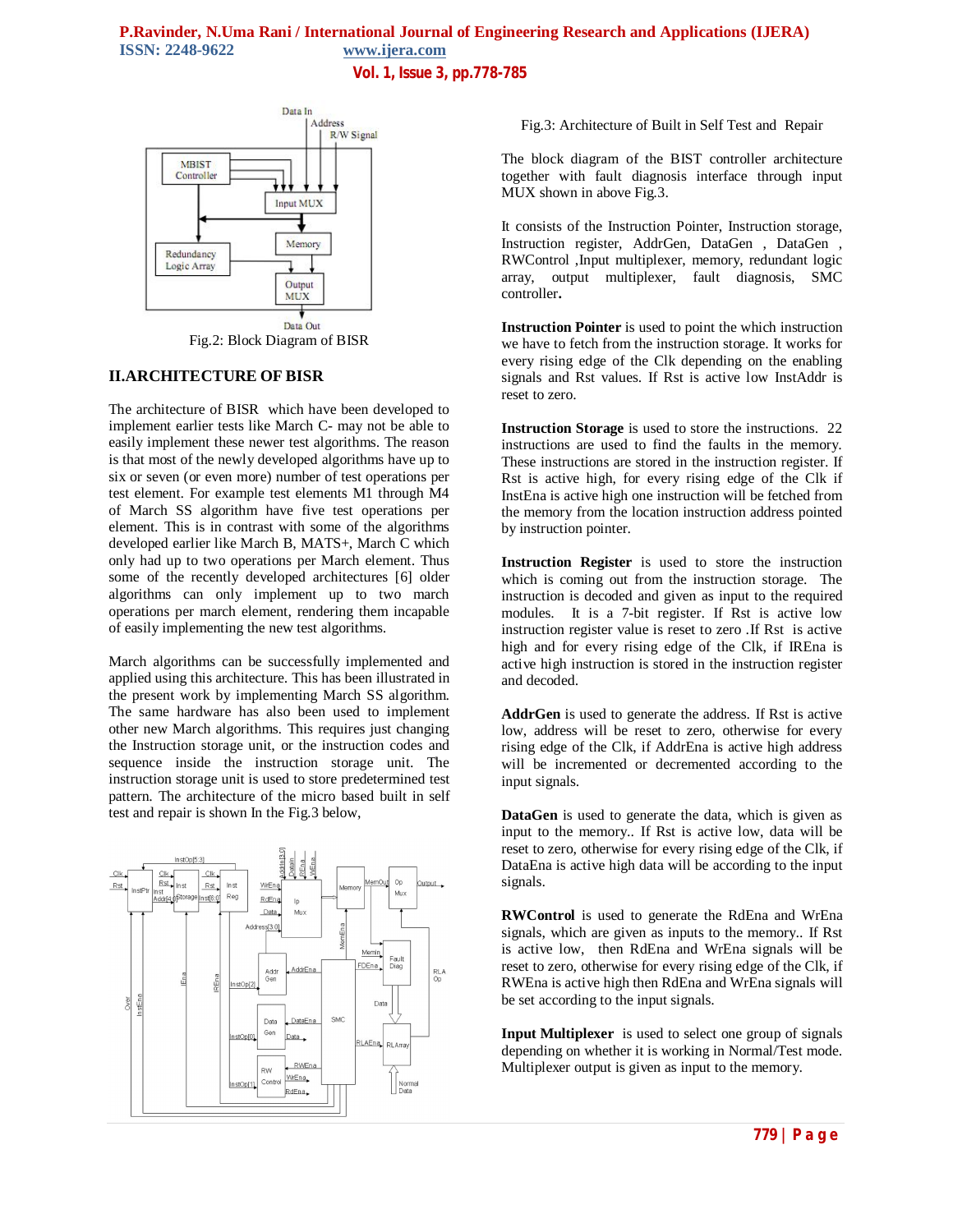# **P.Ravinder, N.Uma Rani** / **International Journal of Engineering Research and Applications (IJERA) ISSN**: 2248-9622 **www.ijera.com** www.ijera.com **Vol. 1, Issue 3, pp.778-785**

**Memory** is used as a unit under test. If MemEna,WrEna both are active high and RdEna is active low, the data is written into the memory location specified on the address signal. If MemEna, RdEna both are active high and WrEna is active low, the data is from the memory location specified on the address signal.

**Fault Diagnosis** is used to compare the expected data with the original data. If any change is there, it gives that location address and actual data as input to the Redundant Logic Array.

**Redundant Logic Array** acts as the redundant memory. In this we will store the memory faulty locations address and data. In normal mode it compares normal input address with the existing faulty locations, if it matches it uses redundant logic memory for read and write operations. If it doesn't match it will use the original memory for read and write operations.

**Output multiplexer** is used to select one value from the Redundant memory and Memory depending whether it is faulty or not.

# **III. SPECIFICATION OF MICROCODE INSTRUCTION**

The proposed architecture has the ability to execute algorithms with unlimited number of operations per March element. Thus almost all of the recently developed March algorithms can be successfully implemented and applied using this architecture. This has been illustrated in the present work by implementing March SS algorithm. The same hardware has also been used to implement other new March algorithms. This requires just changing the Instruction storage unit, or the instruction codes and sequence inside the instruction storage unit. The instruction storage unit is used to store predetermined test pattern.

The microcode is a binary code that consists of a fixed number of bits, each bit specifying a particular data or operation value. As there is no standard in developing a microcode MBIST instruction, the microcode instruction fields can be structured by the designer depending on the test pattern algorithm to be used. The microcode instruction developed in this work is coded to denote one operation in a single micro word. Thus a five operation March element is made up by five micro-code words. The format of 7-bit microcode MBIST instruction word is as shown in Table 1.

Table 1: Format of Microcode Instruction word

| #1    | #2       | #3             | #4               | #5                                              | #6                                                    | #7   |  |
|-------|----------|----------------|------------------|-------------------------------------------------|-------------------------------------------------------|------|--|
| Valid | Fo       | I0             | Lo               | I/D                                             | R/W                                                   | Data |  |
|       |          |                |                  |                                                 |                                                       |      |  |
|       | Fo       | Io             | Lo               |                                                 | <b>Description</b>                                    |      |  |
|       |          |                |                  | A single operation element                      |                                                       |      |  |
|       |          |                | $\theta$         | First operation of a Multi-operation<br>element |                                                       |      |  |
|       | 0        |                | $\boldsymbol{0}$ |                                                 | In-between Operation of a Multi-<br>operation element |      |  |
|       | $\theta$ | $\overline{0}$ |                  |                                                 | Last Operation of a Multi-operation<br>element        |      |  |

Its various fields are explained as follows: Bit  $#1 (=1)$ indicates a valid microcode instruction, otherwise, it indicates the end of test for BIST Controller. Bits #2, #3 and #4 are used to specify first operation, in-between operation and last operation of a multi-operation March element, interpreted as shown in Table 1.

Bit  $#5$  (=1) notifies that the memory under test (MUT) is to be addressed in decreasing order; else it is accessed in increasing order. Bit  $#6 (=1)$  indicates that the test pattern data is to be written into the MUT; else, it is retrieved from the memory under test. Bit  $#7 (=1)$  signifies that a byte of 1s is to be generated (written to MUT or expected to be read out from the MUT); else byte containing all zeroes are generated.

The instruction word is so designed so that it can accommodate any existing or future March algorithm. The contents of Instruction storage unit for March SS algorithm are shown in Table 2.

|                     | #I Valid       | #2 Fo          | #3 1o          | #4 Lo          | d/l S#<br>$\overline{6}$ | $\#$ R/W<br>(0,0) | #7 Data<br>(0/1) |
|---------------------|----------------|----------------|----------------|----------------|--------------------------|-------------------|------------------|
| $M0: \chi W0$       | Ľ              | $\overline{0}$ | $\Omega$       | 0              | $\theta$                 | r                 | $\theta$         |
| M1: 1{R0            | ï              | r              | $\Omega$       | 0              | $\mathbf{0}$             | $\bf{0}$          | $\bf{0}$         |
| R <sub>0</sub>      | I              | $\theta$       | 1              | $\alpha$       | $\overline{0}$           | $\alpha$          | $\mathbf{0}$     |
| W <sub>0</sub>      | Ï              | $\theta$       | ī              | 0              | $\overline{0}$           | ľ                 | $\overline{0}$   |
| R1                  | Ī              | $\overline{0}$ | ī              | $\bf{0}$       | $\overline{0}$           | $\overline{0}$    | $\overline{0}$   |
| WI}                 | Ī              | $\overline{0}$ | $\theta$       | T.             | $\overline{0}$           | Ī                 | F                |
| $M2: \uparrow \{R1$ | Ī              | I              | $\overline{0}$ | $\overline{0}$ | $\overline{0}$           | $\overline{0}$    | ī                |
| <b>RI</b>           | Ï              | $\overline{0}$ | ï              | $\overline{0}$ | $\bf{0}$                 | $\bf{0}$          | $\overline{1}$   |
| WI                  | Ī              | $\mathbf{0}$   | 1              | $\mathbf{0}$   | $\bf{0}$                 | Ī                 | I                |
| R1                  | I              | $\bf{0}$       | $\mathbf{I}$   | $\bf{0}$       | $\overline{0}$           | $\boldsymbol{0}$  | Ï                |
| WO                  | ï              | $\overline{0}$ | $\bf{0}$       | 1              | $\overline{0}$           | ï                 | $\overline{0}$   |
| M3: 1 (R0)          | ī              | ı              | 0              | 0              | I                        | $\theta$          | $\bf{0}$         |
| R <sub>0</sub>      | I              | $\overline{0}$ | 1              | 0              | I                        | $\mathbf{0}$      | $\bf{0}$         |
| WO                  | Ī              | $\overline{0}$ | 1              | $\overline{0}$ | Ī                        | Ī                 | $\bf{0}$         |
| R <sub>0</sub>      | ī              | $\bf{0}$       | $\mathbf{1}$   | $\bf{0}$       | ī                        | $\overline{0}$    | $\bf{0}$         |
| WI}                 | I              | $\overline{0}$ | $\overline{0}$ | I.             | Ï.                       | E                 | Ï.               |
| M4: 1 R1            | Ï              | r              | $\theta$       | $\overline{0}$ | Ľ                        | $\mathbf{0}$      | E                |
| RI.                 | Ľ              | $\overline{0}$ | $\mathbf{1}$   | $\Omega$       | ī                        | $\overline{0}$    | ī                |
| WI                  | Ī              | $\overline{0}$ | I              | $\overline{0}$ | ł                        | T                 | F                |
| R1                  | I              | $\overline{0}$ | $\mathbf{1}$   | $\bf{0}$       | I                        | $\bf{0}$          | $\mathbf{I}$     |
| W0}                 | Ľ              | $\overline{0}$ | $\bf{0}$       | Ľ              | ī                        | Ė                 | $\overline{0}$   |
| $M5: \chi R0$       | Ľ              | $\theta$       | 0              | 0              | ï                        | $\theta$          | $\mathbf{0}$     |
|                     | $\overline{0}$ | X              | X              | Х              | X                        | $\overline{X}$    | X                |

Table 2: March SS Algorithm

The first march element M0 is a single operation element, which writes zero to all memory cells in any order, whereas the second march element M1 is a multioperation element, which consists of five operations: i) R0, ii) R0, iii) W0, iv) R1 and v) W1. MUT is addressed in increasing order as each of these five operations is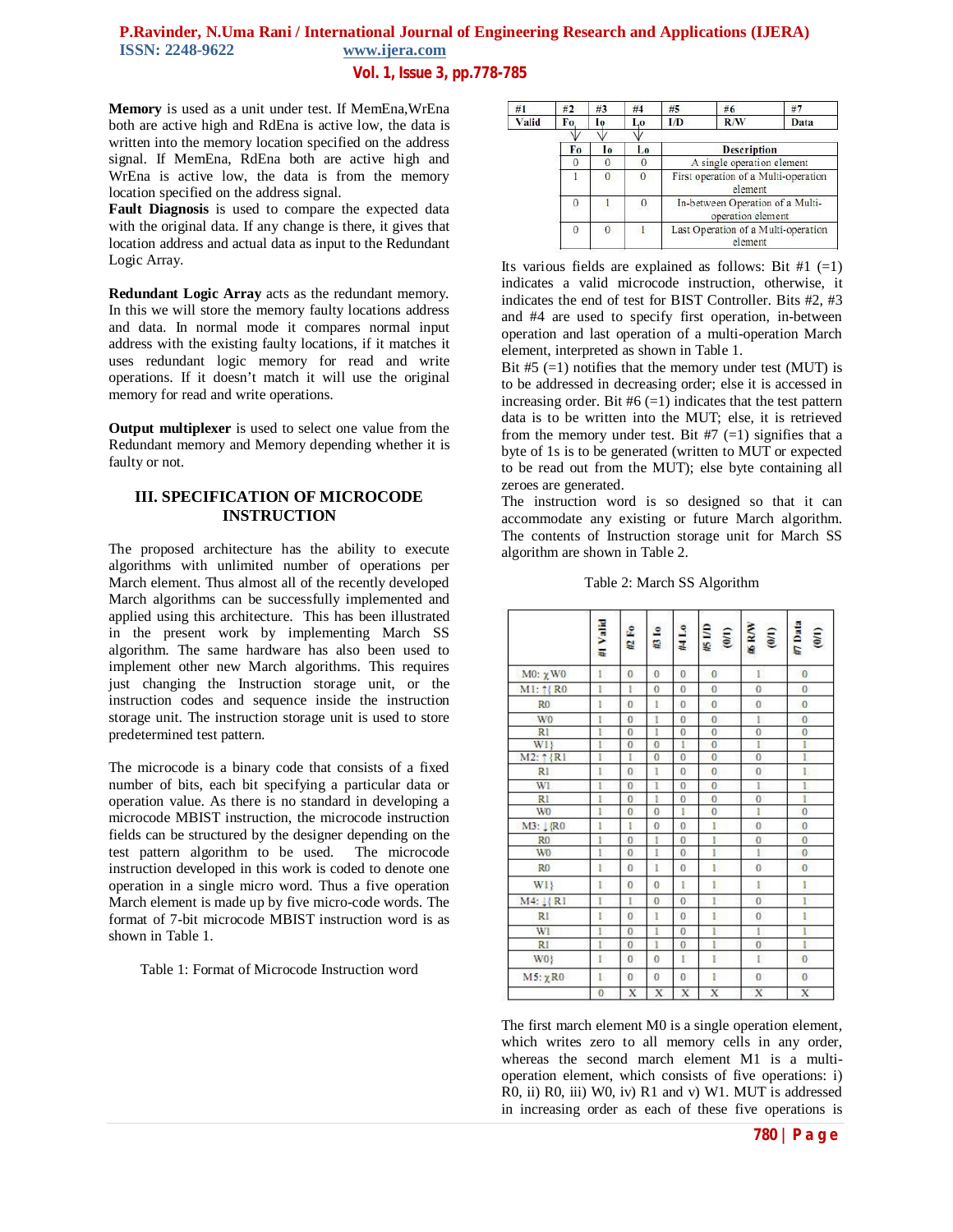# **P.Ravinder, N.Uma Rani / International Journal of Engineering Research and Applications (IJERA)**  www.ijera.com **Vol. 1, Issue 3, pp.778-785**

performed on each memory location before moving on to the next location

#### **IV. WORD REDUNDANCY MBISR**

The BISR mechanism used here [17] employs an array of redundant words placed in parallel with the memory. These redundant words are used in place of faulty words in memory. For successful interfacing with already existing BIST solutions as shown in Fig. 2, The following interface signals are taken from the MBIST logic:

1) A fault pulse indicating a faulty location address

2) Fault address

3) Expected data or correct data that is compared with the results of Memory under test.

The MBISR logic used here can function in two modes.

#### **A) Mode 1***: Test & Repair Mode*

In this mode the input multiplexer connects test collar input for memory under test as generated by the BIST controller circuitry. As faulty memory locations are detected by the fault diagnosis module of BIST Controller, the redundancy array is programmed. A redundancy word is as shown in Fig 4.



Fig.4: Redundancy Word Line

The fault pulse acts as an activation signal for programming the array. The redundancy word is divided into three fields. The FA (fault asserted) indicates that a fault has been detected. The address field of a word contains the faulty address, here as the data field is programmed to contain the correct data which is compared with the memory output.

The IE and OE signals respectively act as control signals for writing into and reading from the data field of the redundant word. An overflow signal indicates that memory can no longer be repaired if all the redundancy

words have been programmed. The complete logic of programming of memory array is shown in Fig.5 below,



Fig.5: Flowchart of Redundancy Array

#### *B)* **Mode2***: Normal*

During the normal mode each incoming address is compared with the address field of programmed redundant words. If there is a match, the data field of the redundant word is used along with the faulty memory location for reading and writing data. The output multiplexer of Redundant Array Logic then ensures that in case of a match, the redundant word data field is selected over the data read out  $( = 0)$  of the faulty location in case of a read signal. This can be easily understood by the redundancy word.



Fig.6: Repair module

The above Fig .6, shows the repair module including the redundancy array and output multiplexer and its interfacing with the existing BIST module.

#### **V . SIMULATION RESULTS**

The block diagram of top module is shown in Fig.7 below,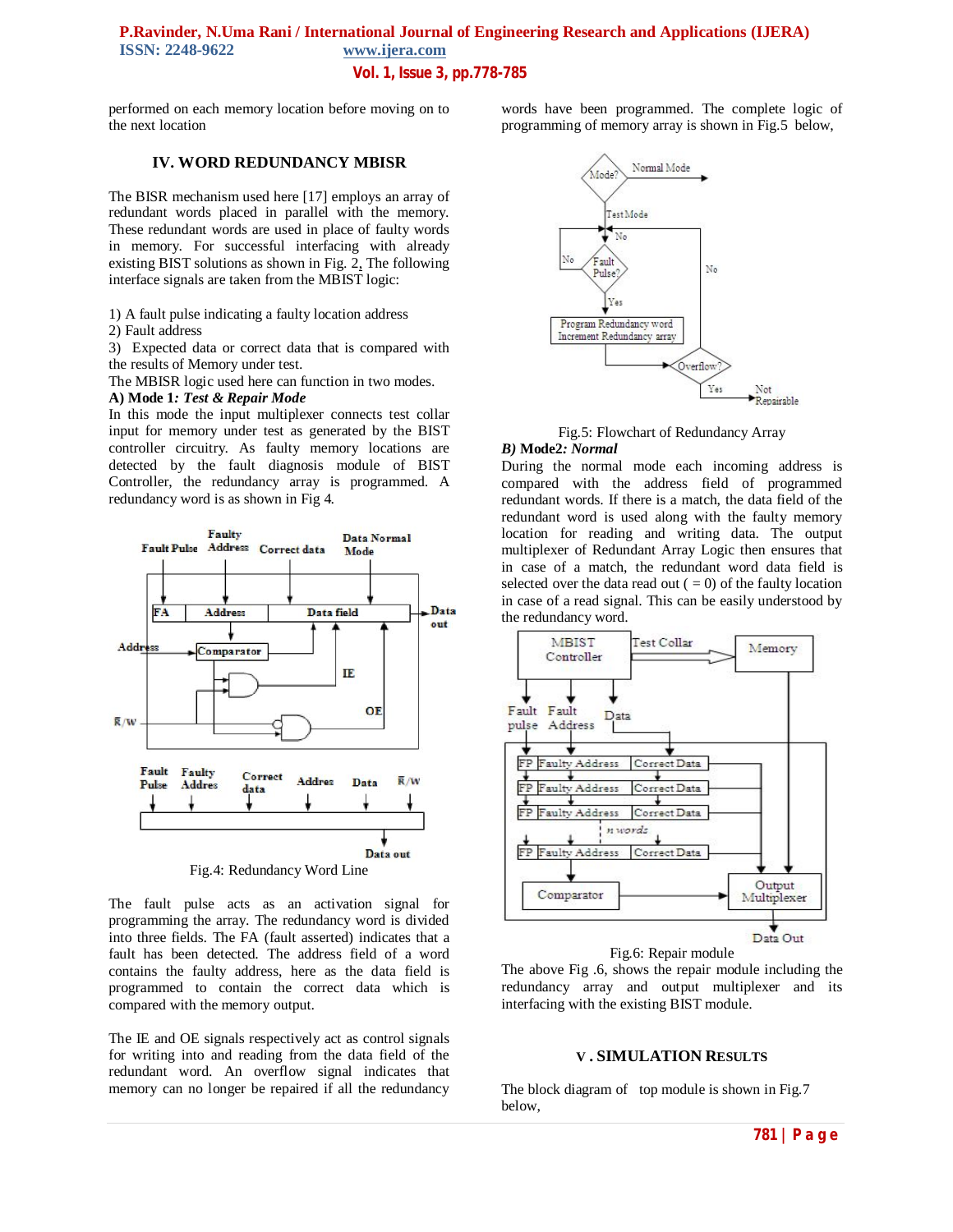# **P.Ravinder, N.Uma Rani / International Journal of Engineering Research and Applications (IJERA)** ISSN: 2248-9622 www.ijera.com www.ijera.com **Vol. 1, Issue 3, pp.778-785**



Fig.7: Block Diagram of Top Module **A) Top Module Waveform** *: Test &Repair Mode*

Execution of  $1<sup>st</sup>$  instruction for all locations i.e W0. So Mem value is Zeros.

|                                   |                 |                                                       | 180.0                               |
|-----------------------------------|-----------------|-------------------------------------------------------|-------------------------------------|
| Now:<br>1000 ns                   |                 | 160                                                   | 180                                 |
| $\frac{1}{2}$ [ $\frac{1}{2}$ CIk | $\theta$        |                                                       |                                     |
| 表4 IPtr[4:0]<br>H                 | 5100            | 5/h00                                                 | 5'h01                               |
| <b>TI</b> WiEna                   | 1               |                                                       |                                     |
| <b>All</b> RdEna                  | $\theta$        |                                                       |                                     |
| <b>All</b> DataOut                | $\theta$        |                                                       |                                     |
| <b>J</b> Il Datain                | $\overline{0}$  |                                                       |                                     |
| ModeType<br>Ŧ                     | 2 <sub>h1</sub> | 2 <sub>h1</sub>                                       |                                     |
| <b>图</b> Inst[6:0]<br>Ŧ           | Th42            | 7 h 42                                                | <b>7'h60</b>                        |
| MAddress[3:0]<br>E                | 4hF             | 4 <sub>h2</sub><br>4 <sup>h1</sup><br>4h0             | 4 <sup>hF</sup>                     |
| 图 (IMem[0:21]<br>Ŧ                | ${7h42}$        | {7h42 7h60 7h50 7h52<br>h R 1                         | i51 7 h53<br>7/h51<br>7 h4A 7 h64   |
| <b>64</b> Mem[0:15]<br>Ŧ          | 1610000         | 16'hX00X<br>16'hX00X<br>16'h000X                      | 16/h0000                            |
| <b>图4 Addr[3:0]</b><br>Ŧ          | 4hF             | 4 <sub>h2</sub><br>4 <sup>h1</sup><br>4 <sub>h0</sub> | 4 <sup>hF</sup>                     |
| <b>64 NS[1:0]</b><br>E            | 2 <sub>h1</sub> | 2 <sub>h1</sub>                                       |                                     |
| <b>□ 图4 PS[1:0]</b>               | 2 <sub>h1</sub> | 2 <sup>th1</sup>                                      |                                     |
| □ 54 Addrin[3:0]                  | 4h2             | 4 hE<br>4 h0<br>4 <sub>DF</sub><br>4 h 1              | 4 <sub>h3</sub><br>4 <sup>h</sup> 2 |

Fig.8:Simulation Waveform of Execution of 1<sup>st</sup> Instruction

#### *Top Module Waveform:*

Execution of  $2<sup>nd</sup>$ -6th instructions for all locations i.e R0R0W0R0W1. So Mem value is all one's.(FFFF).

| Now:<br>4000 ns              |                  |      | 980             |                 |                                            |     | 1000         |                 |          |                 | 1019.5<br>1020                 |      |                |
|------------------------------|------------------|------|-----------------|-----------------|--------------------------------------------|-----|--------------|-----------------|----------|-----------------|--------------------------------|------|----------------|
| <b>All</b> CIK               | í                |      |                 |                 |                                            |     |              |                 |          |                 |                                |      |                |
| 74 (Ptr[4:0)<br>Ŧ            | 5'h09            |      | 5105            |                 | 5106                                       |     | 5/h07        |                 | 5'h08    |                 | 51109                          |      | 5 h0A          |
| <b>ill</b> WrEna             | п                |      |                 |                 |                                            |     |              |                 |          |                 |                                |      |                |
| <b>ill</b> RdEna             | $\theta$         |      |                 |                 |                                            |     |              |                 |          |                 |                                |      |                |
| <b>ill</b> DataOut           | 1                |      |                 |                 |                                            |     |              |                 |          |                 |                                |      |                |
| <b>JI</b> Datain             | í                |      |                 |                 |                                            |     |              |                 |          |                 |                                |      |                |
| <b>D</b> of ModeType         | 2 <sup>th1</sup> |      |                 |                 |                                            |     |              | 2 <sub>h1</sub> |          |                 |                                |      |                |
| <b>□ 示</b> (inst[6:0]        | 7 <sup>h51</sup> | 6    | <b>7'h4B</b>    |                 | 7 <sup>n</sup> 61                          |     | <b>7'h51</b> |                 | 7'h53    |                 | 7151                           |      | 7h4A           |
| <b>□ 7 4 Address[3.0]</b>    | 4hF              |      |                 | 4 h0            |                                            |     |              |                 |          | 4 <sub>hF</sub> |                                |      |                |
| <b>64</b> Mem [0:21]<br>Ξ    | ${7n42}$         |      |                 |                 | {7'h42 7'h60 7'h50 7'h52 7'h50 7'h4B 7'h61 |     |              |                 |          |                 | 7/h51 7/h53 7/h51 7/h4A 7/h64. |      |                |
| <b>□ 2</b> Mem[0:15]         | 16'hFFFF         |      | <b>16'h7FFF</b> |                 |                                            |     |              |                 | 16'hFFFF |                 |                                |      |                |
| <b>ロ 別4 Addr[3:0]</b>        | 4 <sup>hF</sup>  |      |                 | 4 h0            |                                            |     |              |                 |          | 4 <sup>hF</sup> |                                |      |                |
| <b>EI 54 NS[1:0]</b>         | 2 <sup>n</sup> 1 |      |                 |                 |                                            |     |              | 2 <sub>h1</sub> |          |                 |                                |      |                |
| <b>□ 图 PS[1:0]</b>           | 2 <sup>th1</sup> |      |                 |                 |                                            |     |              | 2 <sub>h1</sub> |          |                 |                                |      |                |
| <b>El &amp; Addrin</b> [3:0] | 4 <sub>h5</sub>  | 4'h1 |                 | 4 <sup>h2</sup> |                                            | 4h3 |              | 4/h4            |          | 4 <sub>h5</sub> |                                | 4 h6 | 4 <sub>h</sub> |

Fig.9: Simulation Waveform of Execution of 2<sup>nd</sup>-6th Instruction

#### *Top Module Waveform:*

Execution of  $7<sup>th</sup>$ -11th instructions for all locations i.e R1R1W1R1W0. So Mem value is all one's.(16'h0000).



Fig.10: Simulation Waveform of Execution of  $7<sup>th</sup>$ -11th Instruction

#### *Top Module Waveform:*

Execution of  $12<sup>th</sup>$ -16th instructions for all locations i.e R0R0W0R0W1. So Mem value is all one's.(16'hFFFF).



Fig.11: Simulation Waveform of Execution of  $12<sup>th</sup>$ -16th Instruction

*Top Module Waveform:*

Execution of  $17<sup>th</sup>$ -21st instructions for all locations i.e R1R1W1R1W0. So Mem value is all one's.(16'h0000).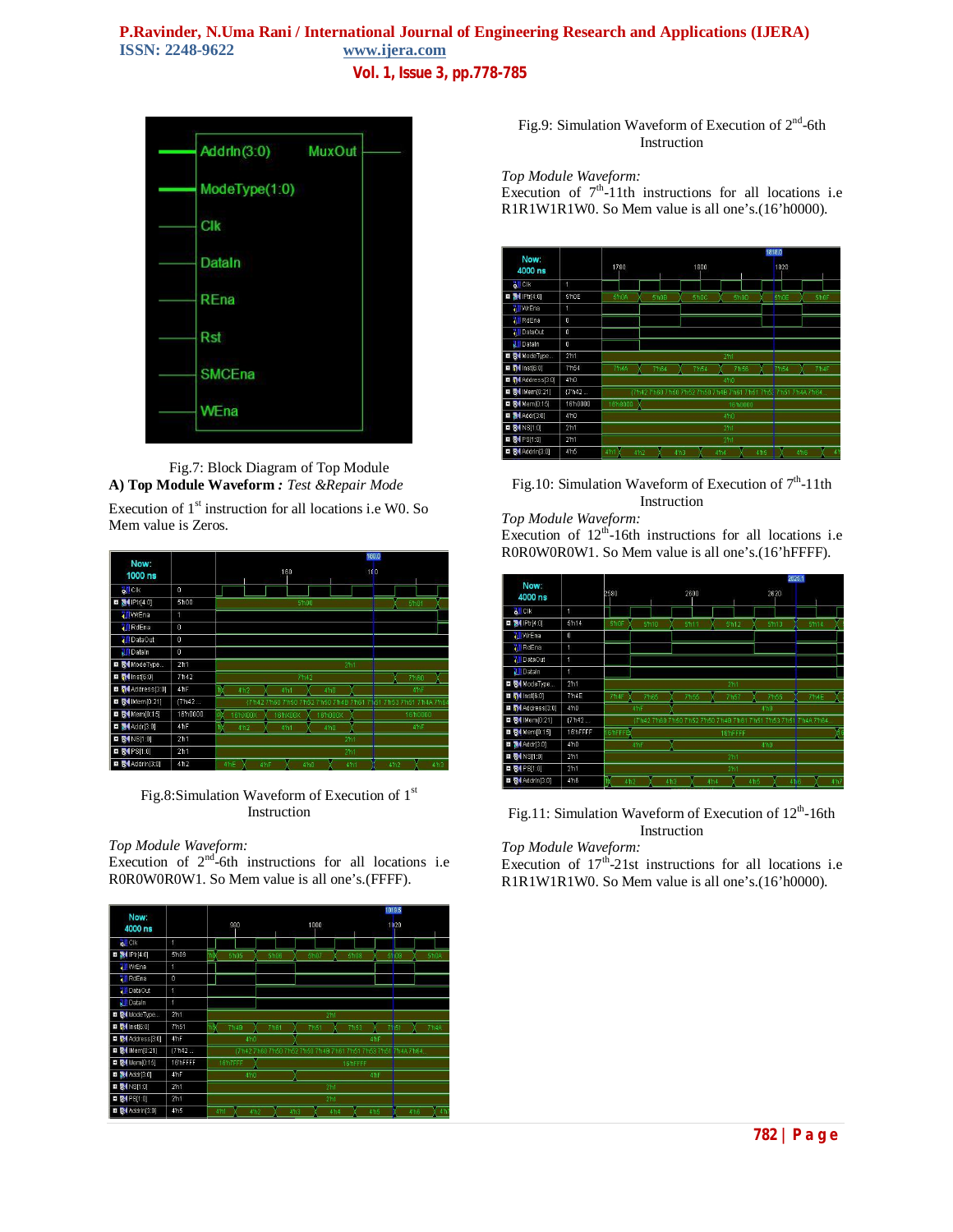# **P.Ravinder, N.Uma Rani** / **International Journal of Engineering Research and Applications (IJERA) ISSN:** 2248-9622 **www.ijera.com** www.ijera.com

**Vol. 1, Issue 3, pp.778-785**

| Now:                    |                     | 3409.3                                                                          |  |  |  |  |  |  |  |  |  |  |
|-------------------------|---------------------|---------------------------------------------------------------------------------|--|--|--|--|--|--|--|--|--|--|
| 4000 ns                 |                     | 3400<br>3420                                                                    |  |  |  |  |  |  |  |  |  |  |
| <b>d</b> [ Clk          | 1                   |                                                                                 |  |  |  |  |  |  |  |  |  |  |
| <b>数1Ptr[4:0]</b><br>Ŧ  | 5115                | 5h15                                                                            |  |  |  |  |  |  |  |  |  |  |
| <b>TI</b> WrEna         | 0                   |                                                                                 |  |  |  |  |  |  |  |  |  |  |
| <b>TIRdEna</b>          | 1                   |                                                                                 |  |  |  |  |  |  |  |  |  |  |
| 11 DataOut              | 0                   |                                                                                 |  |  |  |  |  |  |  |  |  |  |
| <b>JII</b> Datain       | 0                   |                                                                                 |  |  |  |  |  |  |  |  |  |  |
| ModeType<br>Ŧ           | 2 <sub>h1</sub>     | 2 <sub>11</sub>                                                                 |  |  |  |  |  |  |  |  |  |  |
| $M$ Inst(6:0)<br>Ŧ      | 7h44                | m4R<br><b>7'h44</b>                                                             |  |  |  |  |  |  |  |  |  |  |
| MAddress[3:0]<br>Ŧ      | 4 <sup>h1</sup>     | 4 hF<br>4h0<br>4112<br>4h3<br>4 <sub>h</sub>                                    |  |  |  |  |  |  |  |  |  |  |
| <b>MIMem[0:21]</b><br>Ŧ | ${7h42}$            | (7/h42 7/h60 7/h50 7/h52 7/h50<br>7h537h517h4A7h64<br>7h4B 7h61<br><b>7'h51</b> |  |  |  |  |  |  |  |  |  |  |
| Mem[0:15]<br>Ŧ          | 16 <sup>h0000</sup> | 'h00)<br><b>16/h0000</b>                                                        |  |  |  |  |  |  |  |  |  |  |
| <b>W</b> Addr[3:0]<br>Ŧ | 4 h 1               | 4 <sup>hF</sup><br>4h0<br>4h3<br>4 h <sub>2</sub><br>4 <sub>h1</sub>            |  |  |  |  |  |  |  |  |  |  |
| $54$ NS[1:0]<br>Ŧ       | 2 <sup>n1</sup>     | 2 <sub>h1</sub>                                                                 |  |  |  |  |  |  |  |  |  |  |
| $54$ PS[1:0]<br>Ŧ       | 2 <sup>th1</sup>    | 2 <sup>th1</sup>                                                                |  |  |  |  |  |  |  |  |  |  |
| 6 Addrin [3:0]<br>Ŧ     | 4 <sup>n</sup> 4    | 4h2<br>4 h 7<br>4h3<br>4 h4<br>4 <sup>h6</sup><br>4 <sup>h5</sup>               |  |  |  |  |  |  |  |  |  |  |

Fig.12: Simulation Waveform of Execution of  $17<sup>th</sup>$ -21st Instruction

#### *Top Module Waveform:*

Execution of 22nd instruction for all locations i.e R0. So MemOut value is Zero.

| Now:<br>4000 ns                           |                   | 3460                   |                                     |     | 3480             |                 |                 |                 | 3500             |                 |                          | 3515.9<br>в |
|-------------------------------------------|-------------------|------------------------|-------------------------------------|-----|------------------|-----------------|-----------------|-----------------|------------------|-----------------|--------------------------|-------------|
| oll Clk                                   | 4                 |                        |                                     |     |                  |                 |                 |                 |                  |                 |                          |             |
| $\Box$ $\Box$ $\Box$ $\Box$ $\Box$ $\Box$ | 5115              |                        |                                     |     |                  |                 | 5/h15           |                 |                  |                 |                          |             |
| <b>WIEna</b>                              | $\bf{0}$          |                        |                                     |     |                  |                 |                 |                 |                  |                 |                          |             |
| <b>TI</b> RdEna                           | $\theta$          |                        |                                     |     |                  |                 |                 |                 |                  |                 |                          |             |
| <b>Til DataOut</b>                        | $\theta$          |                        |                                     |     |                  |                 |                 |                 |                  |                 |                          |             |
| <b>III</b> Datain                         | 1                 |                        |                                     |     |                  |                 |                 |                 |                  |                 |                          |             |
| <b>D</b> & ModeType                       | 2 <sub>n2</sub>   |                        |                                     |     | 2 <sup>n</sup> 1 |                 |                 |                 |                  |                 | 2 <sub>n2</sub>          |             |
| <b>n</b> 74 Inst(6:0)                     | 7 <sup>h44</sup>  |                        |                                     |     |                  |                 | Th44            |                 |                  |                 |                          |             |
| D 04 Address [3:0]                        | 4 <sub>h</sub> B  | 476                    | 4h7                                 |     | 4 <sub>h8</sub>  |                 | 4 h9            |                 | 4 hA             |                 | 4 <sub>h</sub> B         |             |
| □ 图 IMem[0:21]                            | (T <sup>h42</sup> |                        | (7h42 7h60 7h50 7h52 7h50 7h4B 7h61 |     |                  |                 |                 |                 |                  |                 | 7h51 7h53 7h51 7h4A 7h64 |             |
| <b>a</b> & Mem(0:15)                      | <b>1610000</b>    |                        |                                     |     |                  |                 | 16'h0000        |                 |                  |                 |                          |             |
| □ <mark>表</mark> Addr[3:0]                | 4 <sup>hF</sup>   | 4716                   | 4 <sub>h7</sub>                     |     | 4h8              |                 | 4 <sub>h9</sub> |                 | 4 <sub>h</sub> A | 4 <sup>hE</sup> | 4 <sub>h</sub>           |             |
| <b>EI 54 NS[1:0]</b>                      | 2 <sub>n2</sub>   |                        |                                     |     | 2 <sub>h1</sub>  |                 |                 |                 |                  |                 | 2 <sub>h2</sub>          |             |
| <b>D M</b> PS[1:0]                        | 2 <sub>h2</sub>   | 2 <sub>h1</sub><br>2h2 |                                     |     |                  |                 |                 |                 |                  |                 |                          |             |
| D & Addrin [3:0]                          | 4ThF              | ŸĶ<br>4 <sup>hA</sup>  |                                     | 470 |                  | 4 <sub>nc</sub> |                 | 4 <sub>hD</sub> |                  | 4 <sup>hE</sup> | 4 <sub>h</sub>           |             |
| <b>MemOut</b>                             | $\theta$          |                        |                                     |     |                  |                 |                 |                 |                  |                 |                          |             |
| MuxOut                                    | $\bf{0}$          |                        |                                     |     |                  |                 |                 |                 |                  |                 |                          |             |
|                                           |                   |                        |                                     |     |                  |                 |                 |                 |                  |                 |                          |             |

Fig.13: Simulation wave form of Execution of 22nd Instruction for all Locations **B) Top Module Waveform***: Normal Mode*

If WrEna  $= 1$  it writes the dataIn value in the memory (Mem, Redundant Mem depending on the Fault value) location AddrIn.

If RdEna  $= 1$  it reads the value from memory (Mem, Redundant Mem depending on the Fault value) form the location AddrIn.



Fig.14 :Top Module Waveform of Normal Mode

# **VI. SYNTHESIS REPORT**

Synthesis Options Summary

========================================= *Source Parameters*

| Input File Name                       | : "TopModule.pri" |
|---------------------------------------|-------------------|
| Input Format                          | : mixed           |
| Ignore Synthesis Constraint File : NO |                   |

*Target Parameters*

| Output File Name | : "TopModule"        |
|------------------|----------------------|
| Output Format    | : NGC                |
| Target Device    | : $xc3s100e-5-tq144$ |

*Device utilization summary:*

Selected Device : 3s100etq144-5

| Number of Slices:           | 129 out of 960 13%          |
|-----------------------------|-----------------------------|
| Number of Slice Flip Flops: | 107 out of 1920<br>.5%      |
| Number of 4 input LUTs:     | 241 out of 1920 12%         |
| Number of IOs:              | 13                          |
| Number of bonded IOBs:      | 13 out of 108 12%           |
| Number of GCLKs:            | 1 out of $24 \frac{4\%}{6}$ |
|                             |                             |

*Timing Summary:*

Speed Grade: -5

Minimum period: 5.531ns (Maximum Frequency: 180.794MHz)

Minimum input arrival time before clock: 11.862ns Maximum output required time after clock: 5.554ns Maximum combinational path delay: No path found Timing constraint: Default period analysis for Clock 'Clk' Clock period: 5.531ns (frequency: 180.794MHz)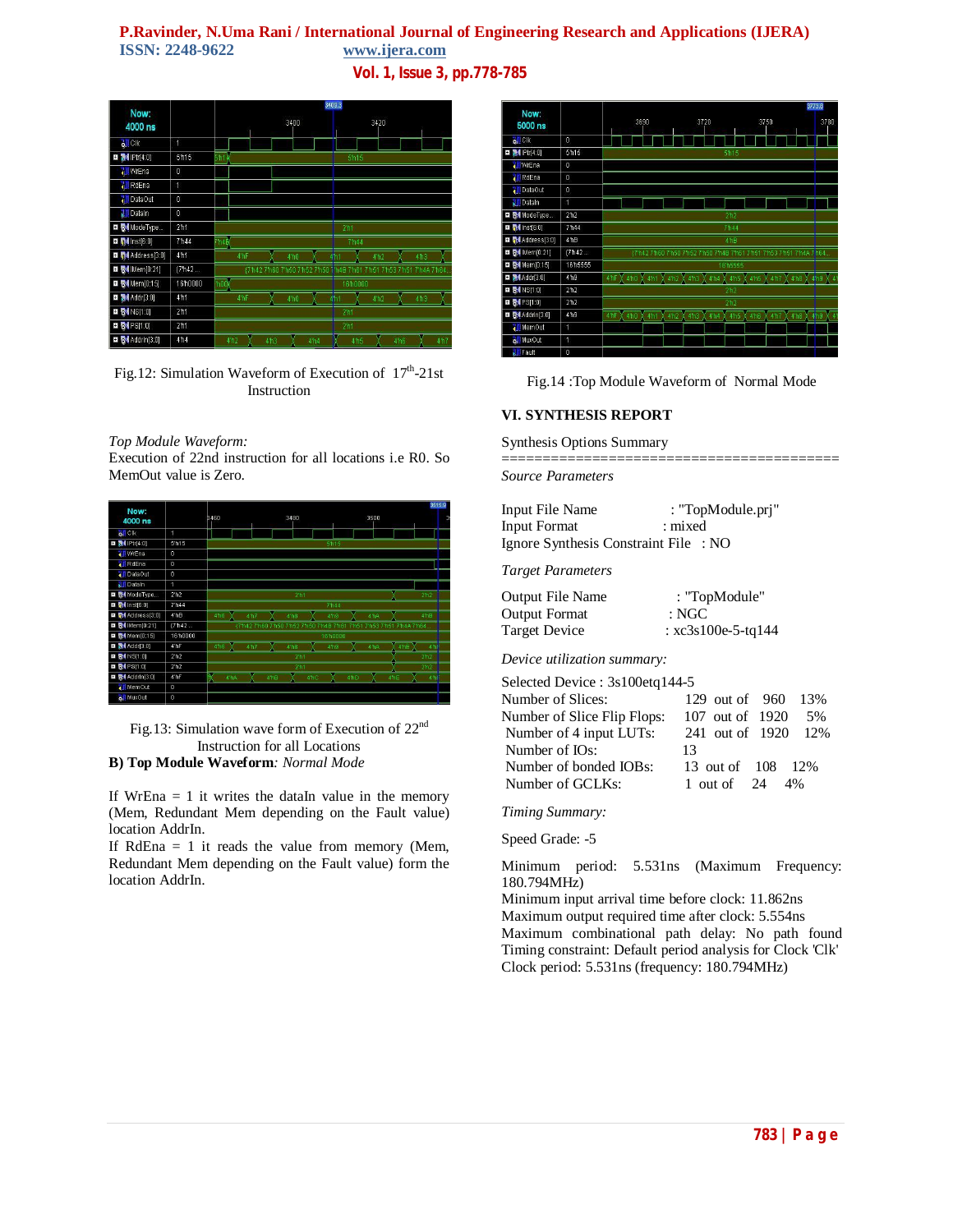# **P.Ravinder, N.Uma Rani / International Journal of Engineering Research and Applications (IJERA)**  www.ijera.com

**Vol. 1, Issue 3, pp.778-785**

#### *RTL Schematic for Top Module*:



Fig.15: RTL Schematic for Top Module

#### *Place and Route Reports*:



Fig.16: Place and Route Report

*Floor Plan Design*:



Fig.17: Floor Plan Design

#### **VII . CONCLUSION**

The simulation results have shown that the micro-coded BISR architecture is successfully able to implement new test algorithms. Implementation of a single test operation in one micro word ensures that any future test algorithms with any number of test operations per test element are successfully implemented using the current BISR architecture.

Moreover, it provides a flexible approach as any new march algorithm, other than March SS can also be implemented using the same BIST hardware by changing the instructions in the microcode storage unit, without the need to redesign the entire circuitry.

The Synthesis Report, Map Report, RTL Schematics, Floor Plan Design are generated using Xilinx 9.1i. The simulation results are generated and verified.

#### **ACKNOWLEDGEMENT**

I would like to articulate my profound gratitude and indebtedness to Assoc. Prof. N. Uma rani, Asst. Prof Naga kishore, for guiding and encouraging me in all aspects.

I wish to extend my sincere thanks to Assoc. Prof. N. Uma rani for giving support.

#### **REFERENCES**

[1] International SEMATECH, "International Technology Roadmap for Semiconductors (ITRS): Edition 2001"

[2] S. Hamdioui, G.N. Gaydadjiev, A.J .van de Goor, "State-of-art and Future Trends in Testing Embedded Memories", *International Workshop on Memory Technology, Design and Testing (MTDT'04),* 2004.

[3] S. Hamdioui, Z. Al-Ars, A.J. van de Goor, "Testing Static and Dynamic Faults in Random Access Memories", *In Proc. of IEEE VLSI Test Symposium*, pp. 395-400, 2002.

[4] S. Hamdioui, et. al, "Importance of Dynamic Faults for New SRAM Technologies", *In IEEE Proc. Of European Test Workshop*, pp. 29-34, 2003.

[5] S. Hamdioui, A.J. van de Goor and M. Rodgers, "March SS: A Test for All Static Simple RAM Faults", *In Proc. of IEEE International Workshop on Memory Technology, Design, and Testing*, pp. 95-100, Bendor, France, 2002.

[6] N. Z. Haron, S.A.M. Junos, A.S.A. Aziz, "Modelling and Simulation of Microcode Built-In Self test Architecture for Embedded Memories", *In Proc. of IEEE International Symposium on Communications and Information Technologies* pp. 136-139, 2007.

[7] R. Dean Adams, "High Performance Memory Testing: Design Principles, Fault Modeling and Self-Test", Springer US, 2003.